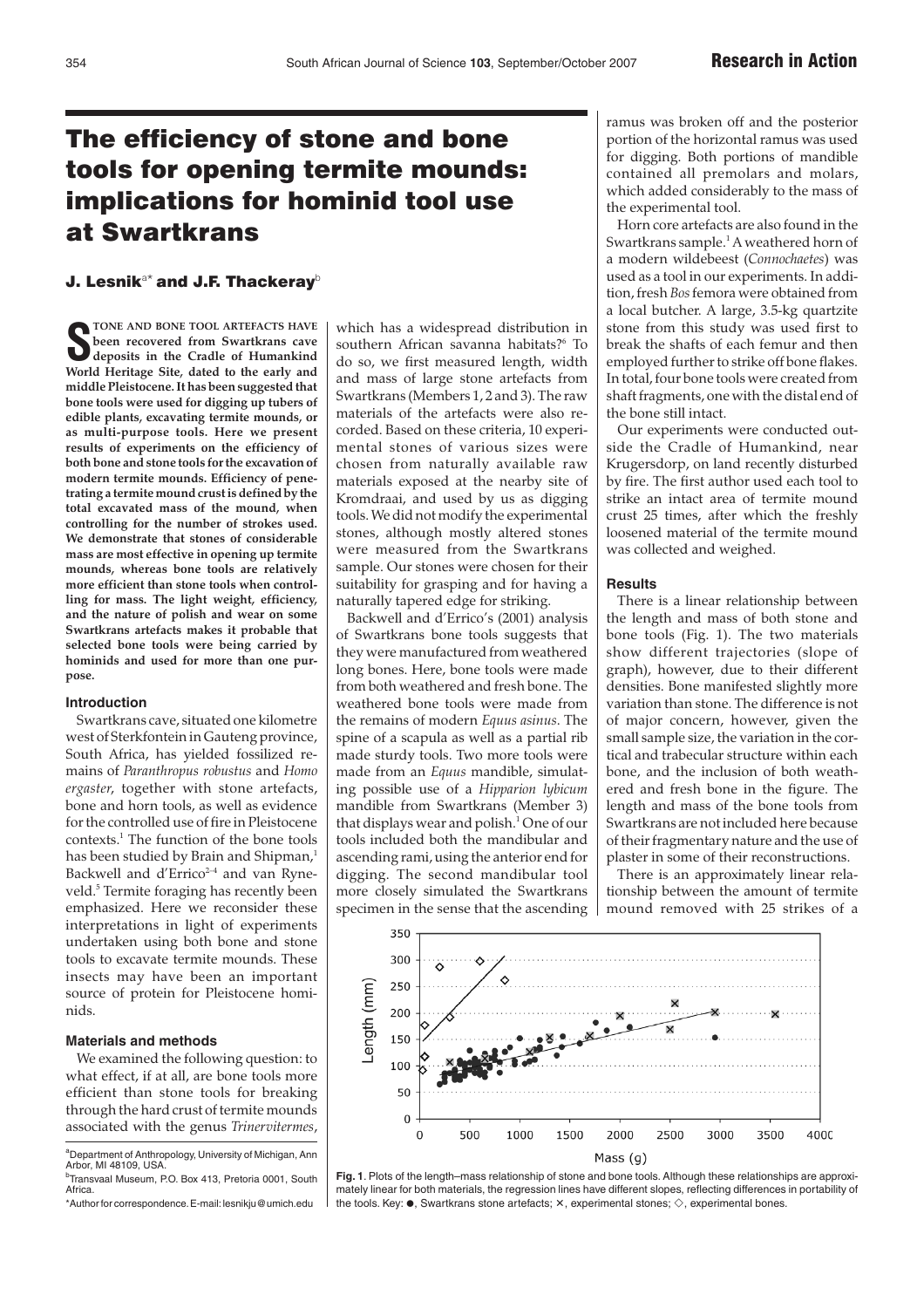

**Fig. 2**. Relative efficiency of experimental stone and bone tools, corresponding to the amount of termite mound excavated with 25 strokes of each tool. Large stones remove the greatest amount of the outer crust of a termite mound for the same effort. Bone tools are more efficient than stone tools per unit mass. Key:  $\diamond$ , bone tools;  $\bullet$  stone tools;  $\blacksquare$  wildebeest horn tool.

modern experimental tool and its mass (Fig. 2). Using this relationship to define efficiency, bone and stone tools can again be distinguished, as expressed by differences in slope of the corresponding regression lines.

### **Discussion**

Backwell and d'Errico<sup>2</sup> aver that stone tools from Swartkrans have too large a surface area for penetrating the hard outer crust of termite mounds. This may be true for stones with a mass under 1 kg, which corresponds to the majority of the sample of modified stone from the site. Our results suggest, however, that unmodified stones that weigh over 2 kg are much more effective for the excavation of termite mounds than bone tools. Using a large local stone for such a purpose would not leave a signature of hominid use and therefore would not be collected as an artefact. However, both manuports and modified stones of this approximate size have been found in deposits excavated at Swartkrans, implying that hominids valued large stones for some purpose.<sup>7</sup>

Bone tools are more efficient than stones of the same mass, and remove approximately twice as much termite mound per unit mass for the same effort. As with the Swartkrans bone tools, they may have been used to excavate termites, but they would not have been the most effective means available for the removal of the outer crust. Once the outer crust is broken, the mass of the tool no longer relates to its efficiency in removing the soft interior. The surface area of a tool, among other attributes, may then play a preferred role for excavating the easily removed inside of the mound.

The light weight and relative efficiency of bone tools makes them portable yet highly useful for a variety of tasks. Brain and Shipman<sup>1</sup> suggest tuber digging, based on scanning electron microscope images of bone tools. Backwell and  $d'$ Errico<sup>2-4</sup> propose the excavation of termite mounds, whereas van Ryneveld<sup>5</sup> concludes that bone was used for both tasks along with others such as bark removal and hide processing. Van Ryneveld's conclusion is closest to our own, based on the minimally overlapping samples used in the two earlier studies (samples obtained from Brain and Shipman, 2004; Backwell and d'Errico, pers. comm.). Although the tools studied by Backwell and d'Errico manifest a characteristic wear pattern that strongly suggests use on termite mounds, we do not consider that it refutes the analysis conducted by Brain and Shipman on a 75% different sample. Until both samples are analysed together, there is no need to consider the two tasks mutually exclusive. Other support for the multiple-use hypothesis comes from the amount of wear and polish at the ends of tools in the Swartkrans sample. Backwell and d'Errico report that the pattern of wear is present after excavating one termite mound for about 15–30 minutes. Our observations suggest that although the striations are present after breaking into one mound, the amount of wear and polish does not reflect what is seen in the Swartkrans sample. We are confident that the tools were used on multiple occasions in order to accrue this level of wear, but whether it would take 4–8 hours of use, as Brain and Shipman proposed applied to their sample, is uncertain. The amount of wear and polish does not say anything about *different* tasks, but it does suggest that tools were used several times, and were probably saved and carried to more than one locality.

The most efficient bone tools were shaft fragments with an articular surface still intact. Our results show that this efficiency was a result of the extra mass provided by the articular surface, but can also be related to being easier to grip, as noted by van Ryneveld.<sup>5</sup> The availability of such bones from scavenged remains, however, was probably limited because carnivores such as hyaenas and large cats often gnaw epiphyses.8, 9 Size selection is also seen in the Swartkrans bone tools. Backwell and  $d'$ Errico<sup>2</sup> aver that the bone fragments used for tools were 13–16 cm in length. Larger tools are more efficient than smaller ones due to their greater mass, but too much bulk limits portability. This narrow size range seen in the Swartkrans sample might reflect the optimal size for tools that would have been both portable and effective for breaking into the crusts of termite mounds.

Only one horn tool was analysed in our experiment, and its efficiency was intermediate between that of bone and stone tools of the same mass. Its greater efficiency than bone was likely due to the sharply tapered edge of a tool with mass at the upper limit of values obtained for bone. The greater mass came from using the entire horn, however, making it unwieldy.

Termites contribute to the diet of all the great apes. Gorillas, $10$  orangutans $11$  and chimpanzees are known to break open mounds with their hands, and different groups of chimpanzees have developed a variety of techniques of using tools to extract termities.<sup>12,13</sup> Some people (including the Venda in South Africa) consume termites, and the high protein resource may have also contributed to the palaeodiet of australopithecines. Scott *et al.*<sup>14</sup> have presented results on dental microwear in hominids, including *Australopithecus africanus* and *A. robustus* from Sterkfontein and Swartkrans, respectively. They observe 'some differences' between microwear in the two species and aver that *A. robustus* may have had a diet that included 'hard and brittle foods', whereas *A. africanus* consumed 'tough' foods. Stable carbon isotope analyses of hominid tooth hydroxyapatite imply the consumption of insects, including termites.15,16 Scott *et al.*<sup>14</sup> state that hard, brittle or tough foods account for patterns of microwear in australopithecine teeth, but it is possible that the grit associated